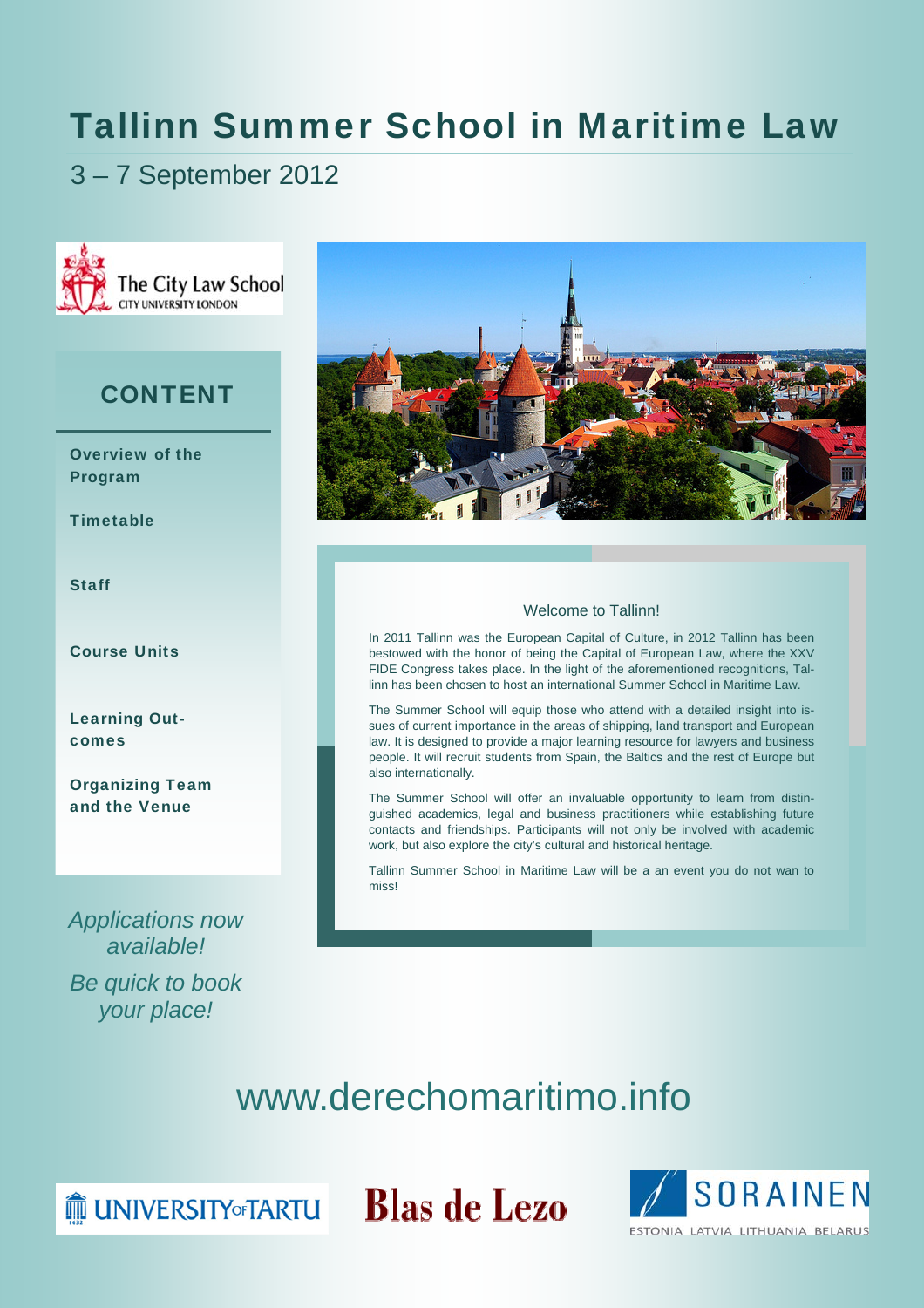# **III** UNIVERSITY or TARTU



### The City Law School **CITY UNIVERSITY LONDON**

## 3 - 7 September 2012

### *Aims and Objectives*

The programme is designed to meet the specific needs of professional lawyers who may be seeking to expand their practice in the field of Maritime Law, and also to meet the complementary needs of shipping executives who have to understand the complex legal issues which context their commercial enterprise.

### *The Teaching Programme*

The rationale of the course is that the Law of England and Wales is the legal system which provides the basic reference underpinning all International Shipping Law, and is the universally preferred jurisdiction in respect of maritime disputes.

A full balance of academic, legal and commercial expertise is represented in the composition of teaching team, whose members are drawn from the Law Departments of leading universities and Law firms which specialise in Maritime, Shipping and Transport Law.

In addition to lecture presentation and seminar discussion, teaching arrangements will include role play. These elements are designed to enable students to apply their course learning immediately in their current professional situations. Students will also receive an hour of individual consultation with the organising tutor to enable discussion of the personal and career applications of the learning programme.

#### *The Learning Atmosphere*

like-minded professionals in<br>in which valuable profession<br> $\mu$ The Summer School will offer participants the chance to meet like-minded professionals in a sympathetic but nonetheless demanding academic atmosphere in which valuable professional knowledge will be gained.

English is the language of instruction, but all the teaching units will be supported by detailed *porate International* publica tion. As acquisition of business English is often accelerated when students can express new concepts equally in their native tongue, it may be possible for the seminar discussion to be held in a language other than English where four or more students request it. notes prepared to assist participants with the seminar work, and with later professional reflec-

### *CERTIFICATE*

All those who successfully complete the programme will be awarded a Certificate of Achievement issued by the City Law School, The City University, London.



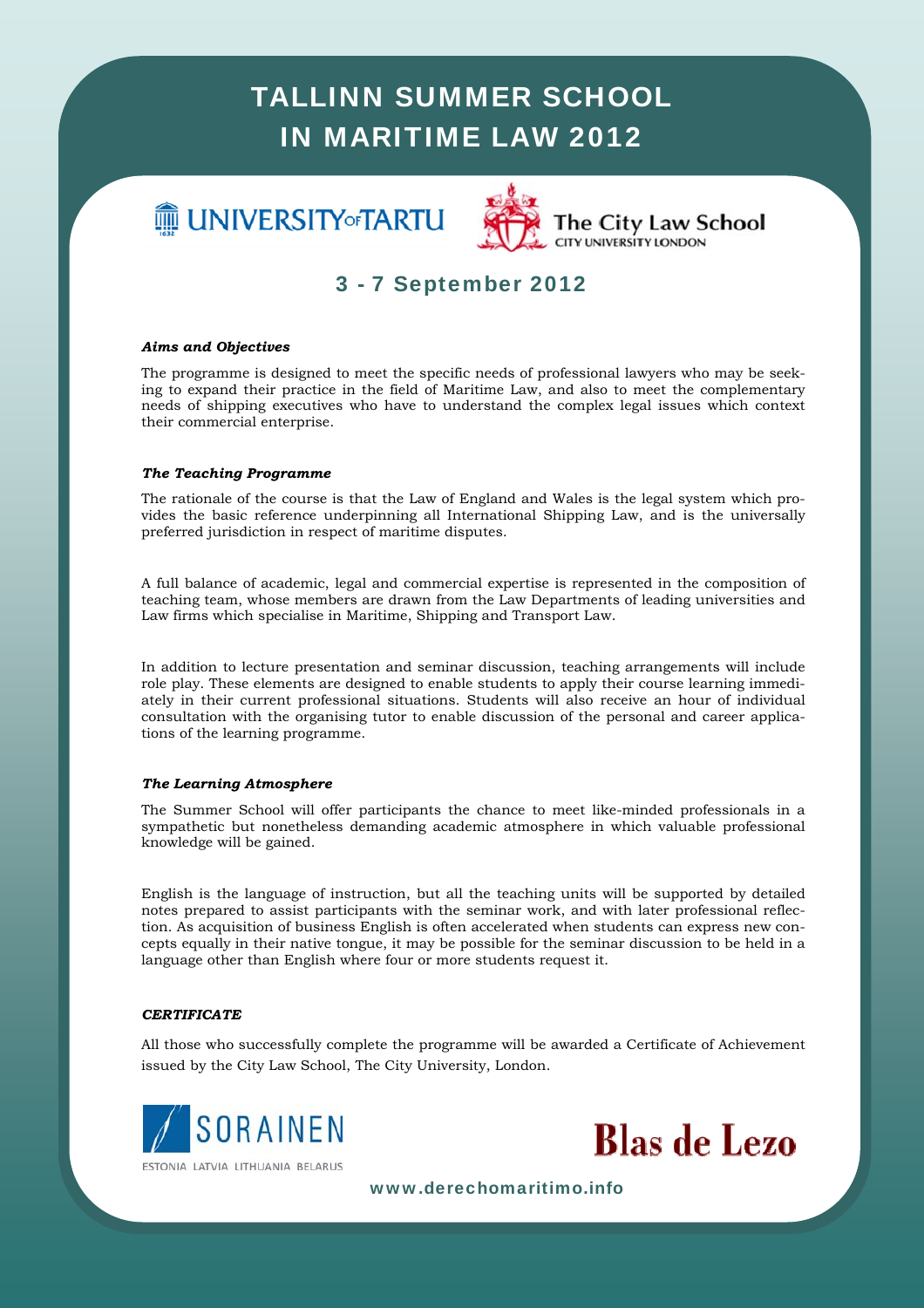# **III** UNIVERSITY of TARTU



## 3 - 7 September 2012

### *Social Programme*

Tallinn is justifiably famous as a beautiful and lively city. For many people travelling in Europe it is at the top of their "must visit" list! A social element is included in the programme in order to promote the learning objectives of the Summer School, and to take advantage of the stimulating, cultural and social opportunities of Tallinn's historical city centre and the outstanding beauty of places nearby.

### **TIMETABLE**

| <b>Time</b> | <b>Monday</b>                             | <b>Tuesday</b>          | Wednesday                                                 | <b>Thursday</b>                     | <b>Friday</b>                                                           |
|-------------|-------------------------------------------|-------------------------|-----------------------------------------------------------|-------------------------------------|-------------------------------------------------------------------------|
| 10:00       | <b>Arrival and</b><br><b>Registration</b> | Salvage & LOF           | Ship Arrest & Mar-<br>itime Liens Sce-<br>nario           | <b>Maritime</b><br><b>Economics</b> | <b>London Maritime</b><br><b>Arbitration</b>                            |
| 11:45       | <b>Coffee Break</b>                       | <b>Coffee Break</b>     | Coffee Break                                              | <b>Coffee Break</b>                 | <b>Coffee Break</b>                                                     |
| 12:00       | Introduction to Com-<br>mon Law           | <b>Social event</b>     | <b>Bills of Lading</b><br>and Hague-Visby<br><b>Rules</b> | <b>Maritime</b><br><b>Economics</b> | <b>Documentary</b><br><b>Credits in the</b><br><b>Shipping Industry</b> |
| 14:00       | <b>Joint Lunch</b>                        | Lunch                   | Lunch                                                     | Lunch                               | Lunch                                                                   |
| 16:00       | <b>Introduction to Mari-</b><br>time Law  | <b>Marine Insurance</b> | <b>The Rotterdam</b><br><b>Rules</b>                      | <b>Maritime Econom-</b><br>ics      | Laytime and De-<br>murrage                                              |
| 17:45       | <b>Coffee Break</b>                       | <b>Social event</b>     | <b>Coffee Break</b>                                       |                                     | <b>Closing Ceremo-</b><br>ny                                            |
| 18:00-19:45 | Ship Arrest: the the-<br>ory              | <b>Social event</b>     | <b>Charter Parties in</b><br>practice                     | <b>Joint Dinner</b>                 |                                                                         |

#### *STAFF*

### **DIRECTOR Anthony Rogers**

Is a former Legal Advisor to several prominent Ship-Broking and Ship-owning companies in the United Kingdom. He is currently Senior Lecturer, the City Law School, The City University, London, where he teaches Maritime Law, and Trade and Commercial Law. He is an Approved International Legal Consultant for the United States International Aid Agency. His special academic



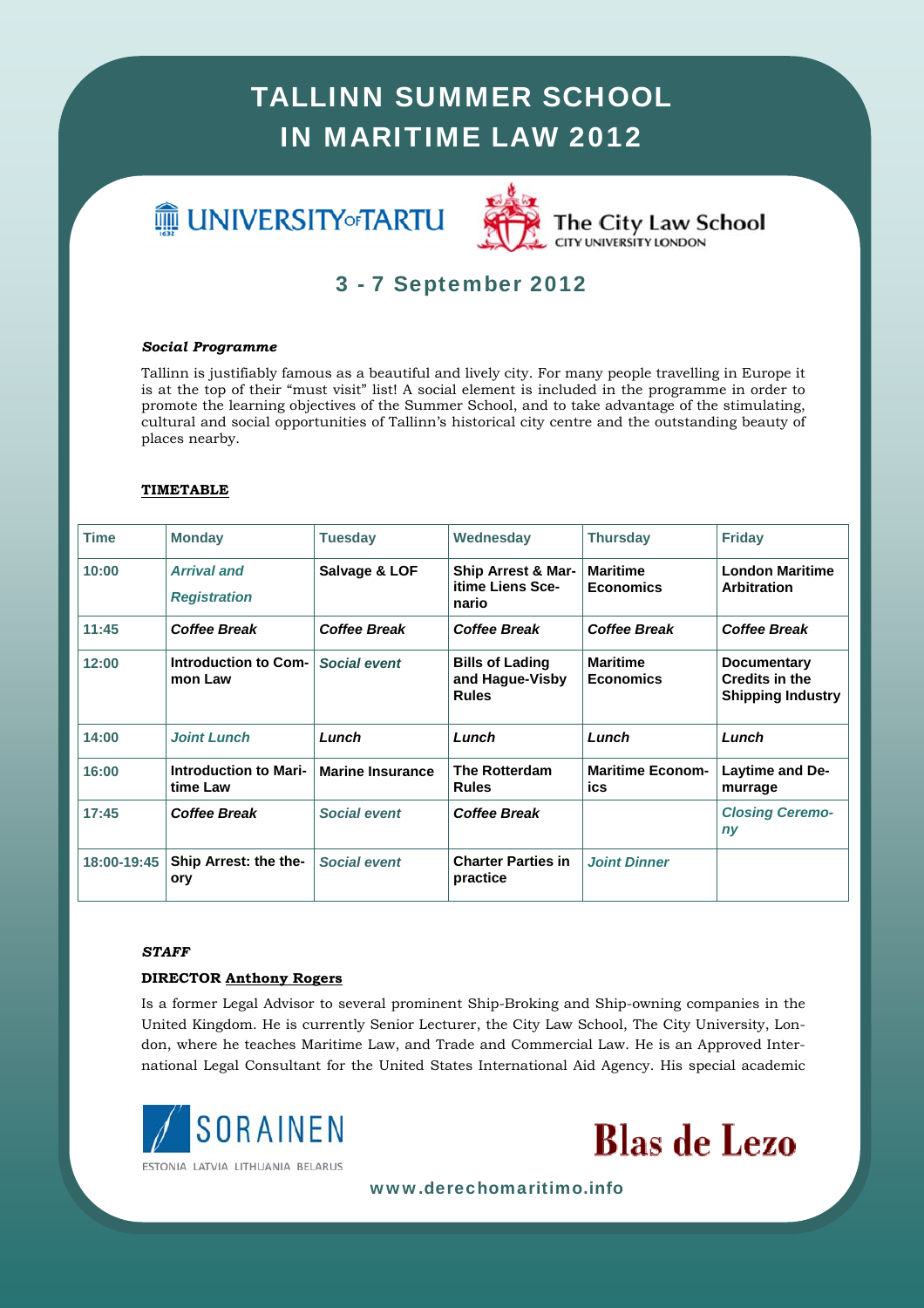# **IE UNIVERSITY** of TARTU



### The City Law School **CITY UNIVERSITY LONDON**

### 3 - 7 September 2012

**DEPUTY DIRECTOR Miquel Roca:** Is qualified to practice Law in both Spain and England and Wales. After several years practicing as a Solicitor in England, he is now based in Spain, where he is the managing partner of Blas de Lezo Abogados, recognized as the "*Spanish Shipping and Maritime Law Firm of the year*". He is member of the Managing Board of the Spanish Maritime Law Association and publishes regularly in specialized newspapers. He is also the co-author the book "*El Arbitraje Maritimo en Londres*" (London Maritime Arbitration), the first book on the subject ever written in Spanish. He is the Maritime Law Professor at the Abat Oliba Barcelona University and has been included in the prestigious list of "*The best 50 lawyers in Spain*".

**Dr. iur. Urmas Volens**, attorney-at-law at law firm SORAINEN, has been practicing law since 1998. Before joining SORAINEN, Urmas worked for the Estonian Ministry of Justice, most recently holding the position of deputy secretary general of the Ministry's legal policy department. Urmas has participated in drafting all the basic acts of private and public law and in processing these in the parliament. Among others he has participated in the drafting of the Law of Obligations Act, Law of Maritime Property Act and the Law of Ship Flag and Registers of Ships Act. Urmas has supervised all the legislative amendments to the Estonian law concerning charter parties in between 2003-2009. As a result of his extensive practice, Urmas is currently responsible for supervising the transactions and disputes in the field of maritime and transport law in SORAINEN. Additionally, Urmas is a lecturer at the Law Faculty of the University of Tartu, where he teaches Company Law and Transport Law.

**Professor Heiki Lindpere** is the Rector of the Estonian Maritime Academy. He has published several articles and books on the public international law, the law of the sea and maritime law. Having worked 6 years as the Legal Director of the Estonian Shipping Co Ltd (1992-1997) he has extensive experience in all areas of shipping law, including vessel financing and charter party matters. Professor Lindpere also serves as the member in the Permanent Court of Arbitration in Hague, where he is appointed as an arbitrator or conciliator under the UN convention on the Law of the Sea. Additionally he is a maritime and transport expert at law firm LAWIN.

where he teaches Internation<br>*x* and is the coauthor of a<br>ell]. He has recently publish<br>ard of the Baltic Maritime La Trade and Finance. He has published widely on these topics and is the coauthor of an Introduction to the Law of Carriage of Goods' [Sweet & Maxwell]. He has recently published 'Freight Forwarding' [LLP]. He is a member of the editorial board of the Baltic Maritime Law **Professor David Glass:** Is Law Lecturer at Cardiff University where he teaches International Quarterly.

### **Dr. A. J. Corres**

Dr. Corres is the chairman of the Hellenic Association of Maritime Economists, member of the Board of the Hellenic Short Sea Association, and International Shipping Policy Professor at the ragear emperiently. But certed with tame care of the matrial coefficients economics in the cultural School, sharing its expertise in the field gained with its professional relationship with the Union of Mediterranean Shipowners, Intertanko, the International Union of Maritime Underwriters, the Union of Greek Shipowners and the International Chamber of Shipping. Aegean University. Dr. Corres will take care of the maritime economics sessions in the Summer



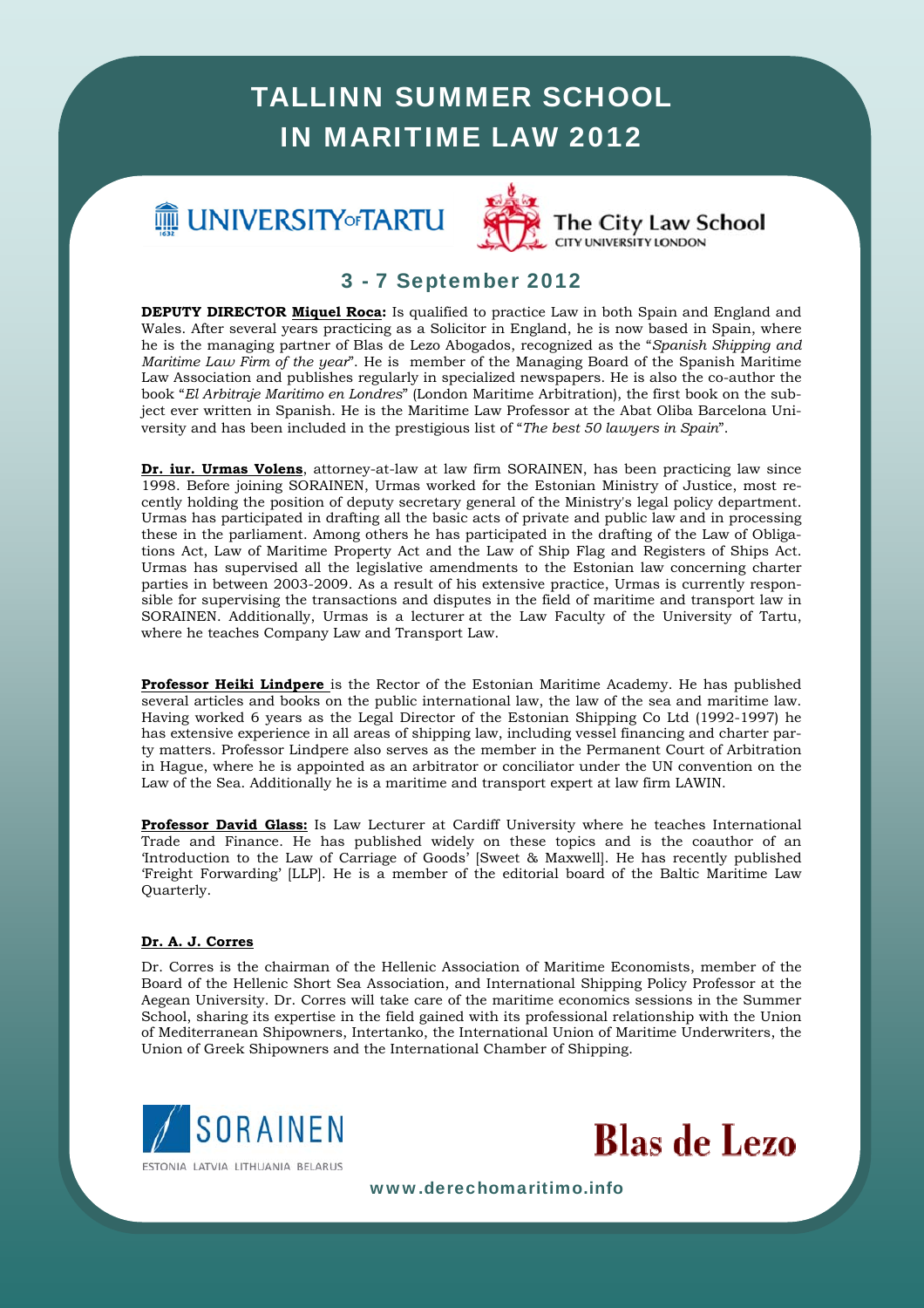# **III** UNIVERSITY of TARTU



### The City Law School **CITY UNIVERSITY LONDON**

## 3 - 7 September 2012

### **The Course Units**

### **Unit 1: The Common Law of England and Wales**

An introduction to the Common Law, and particularly to the doctrine of precedent, which is found in the legal systems of (among others), England and Wales, the USA, Canada, Australia, and much of Africa and Asia. We will also look at some issues of Tort and Contract Law.

### **Unit 2: Admiralty Law and Practice**

We will look at some of the core areas of Maritime Law. There will be a focus upon Admiralty practice, which will include an examination of ship arrest, (including sister ship arrest) and maritime liens. This unit will also develop an understanding of salvage issues.

### **Unit 3: Freight Forwarding, Logistics and Multimodal Transport**

This unit will provide an introduction to the legal issues concerning freight forwarding and logistics operations with particular reference to their legal classification. The types of multimodal transport and the problems that arise in the development of a suitable international liability regime will be examined. International and national efforts to produce a regime and commercial responses will also be discussed as will the possible impact of the work on reforming the law of carriage by sea currently being undertaken by UNCITRAL.

### **Unit 4: Carriage of Goods by Sea & Cargo Claims**

*M*<sup>*M*</sup> *M*<sup>*M*</sup> *M*<sup>*M*</sup> *M*<sup>*M*</sup> *M*<sup>*M*</sup> *M*<sup>*M*</sup> *M*<sup>*M*</sup> *M*<sup>*M*</sup> *M*<sup>*M*</sup> *M*<sup>*M*</sup> *M*<sup>*M*</sup> *M*<sup>*M*</sup> *M*<sup>*M*</sup> *M*<sup>*M*</sup> *M*<sup>*M*</sup> *M*<sup>*M*</sup> *M*<sup>*M*</sup> *M*<sup>*M*</sup> *M*<sup>*M*</sup> *M*<sup>*M*</sup> *M*<sup>*M*</sup> *M*<sup>*M*</sup> *M*<sup>*M*</sup> *M*<sup>*M*</sup> *M*<sup>*M</sup>* This unit will examine issues surrounding contracts of affreightment, principally time and voyage charterparties and bills of lading. This will include current developments in the Hague/ Visbey rules and the recent Rotterdam Rules.

### **Unit 5: Maritime Economics**

This part of the Summer School will give consideration to Maritime Economics and all the differ*porate International* publica ent markets that form the economic organisation of the Shipping Industry.

### **Unit 6: The International Law of the Sea**

This unit will provide delegates with an opportunity to discuss the issues of oil pollution from ships and, more generally, the shipowner's ability to limit liability. The module will examine the international conventions that regulate these matters. This is an area of great practical im-<br>portance to shipowners and charters alike portance to shipowners and charters alike.



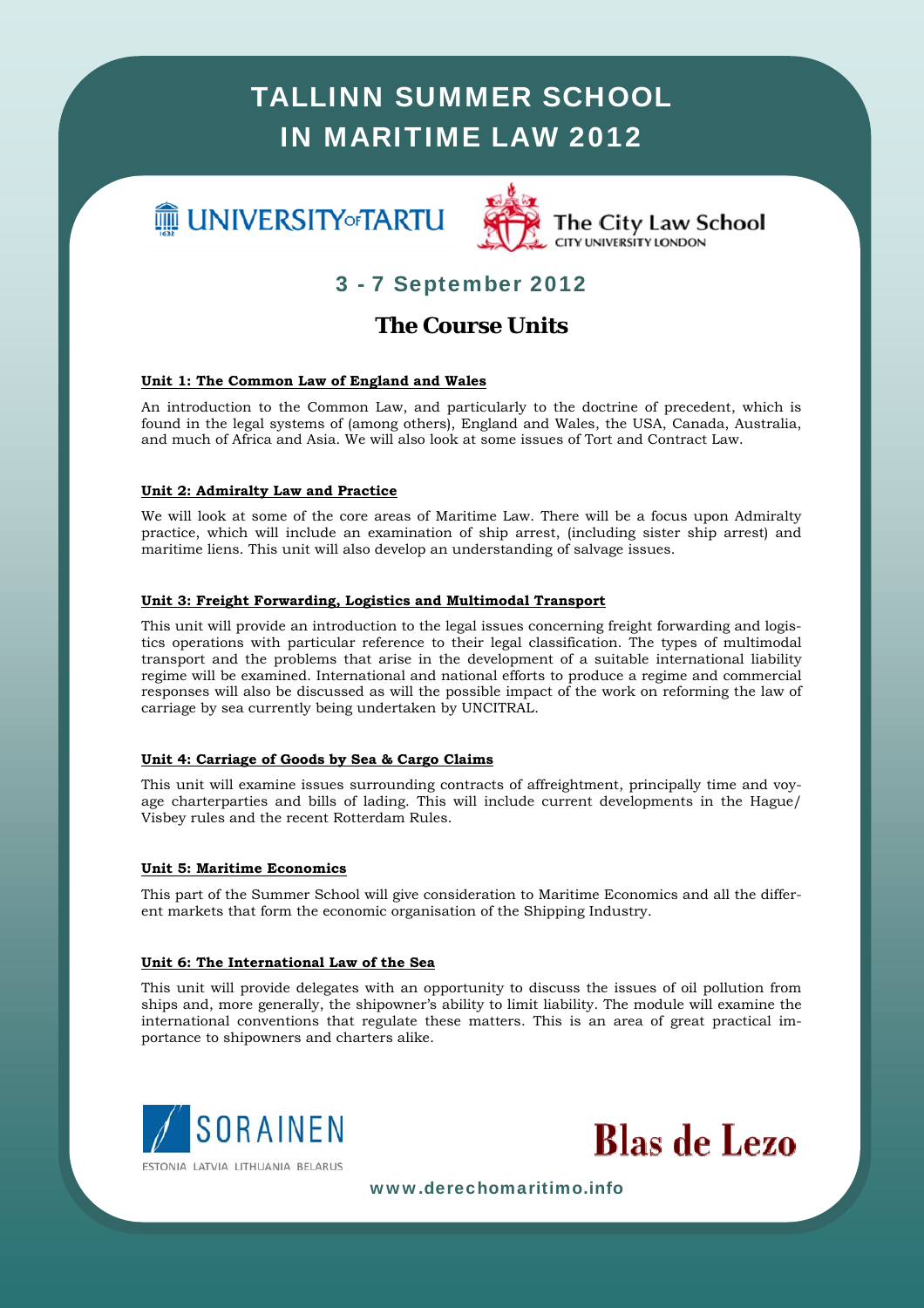# **III** UNIVERSITY of TARTU



### 3 - 7 September 2012

### **Unit 7: Marine Insurance**

We will examine how the insurnace market operates in the industry and which is the current status of the law regarding shipping risk cover and that related to Protection and Indemnity Clubs.

### **Unit 8: London Maritime Arbitration**

Most maritime disputes are dealt with in London, under English law, and by use of Arbitration. It is a must unit for all those involved in the shipping disputes resolution. We will look at general arbitration concepts and focus on maritime arbitration and the Rules of the London Maritime Arbitrators Association, and other institutional arbitration rules, such as the LCIA or the ICC.

#### **Unit 9: Shipbuilding Contracts**

This year the largest shipbuilding company in Spain, Navantia, will join the us at the Summer School to tell us all about the practical aspects of shipbuilding contracts. Mr. Javier Feal is the inhouse lawyer of the shipyard and will share with us a fantastic practical session on the subject.

### **Student Learning outcomes**

By the conclusion of the Summer School delegates will:

- *A* and potentially lucrative are<br>
demonstrations.<br> **Maturity** 1. Have gained practical knowledge of several expanding and potentially lucrative areas of Maritime and Commercial Law.
- Socio Director, ha 2. Be able to identify complex legal issues that arise in commercial situations.
- 3. Be able to analyse these problems, and provide suitable solutions.

*Lawyers in Spain*" que *The Cor-*4. Have gained confidence in arguing their cases and in defending the positions that they have taken.

5. Be able to research the answers to legal problems that they will face in the future.